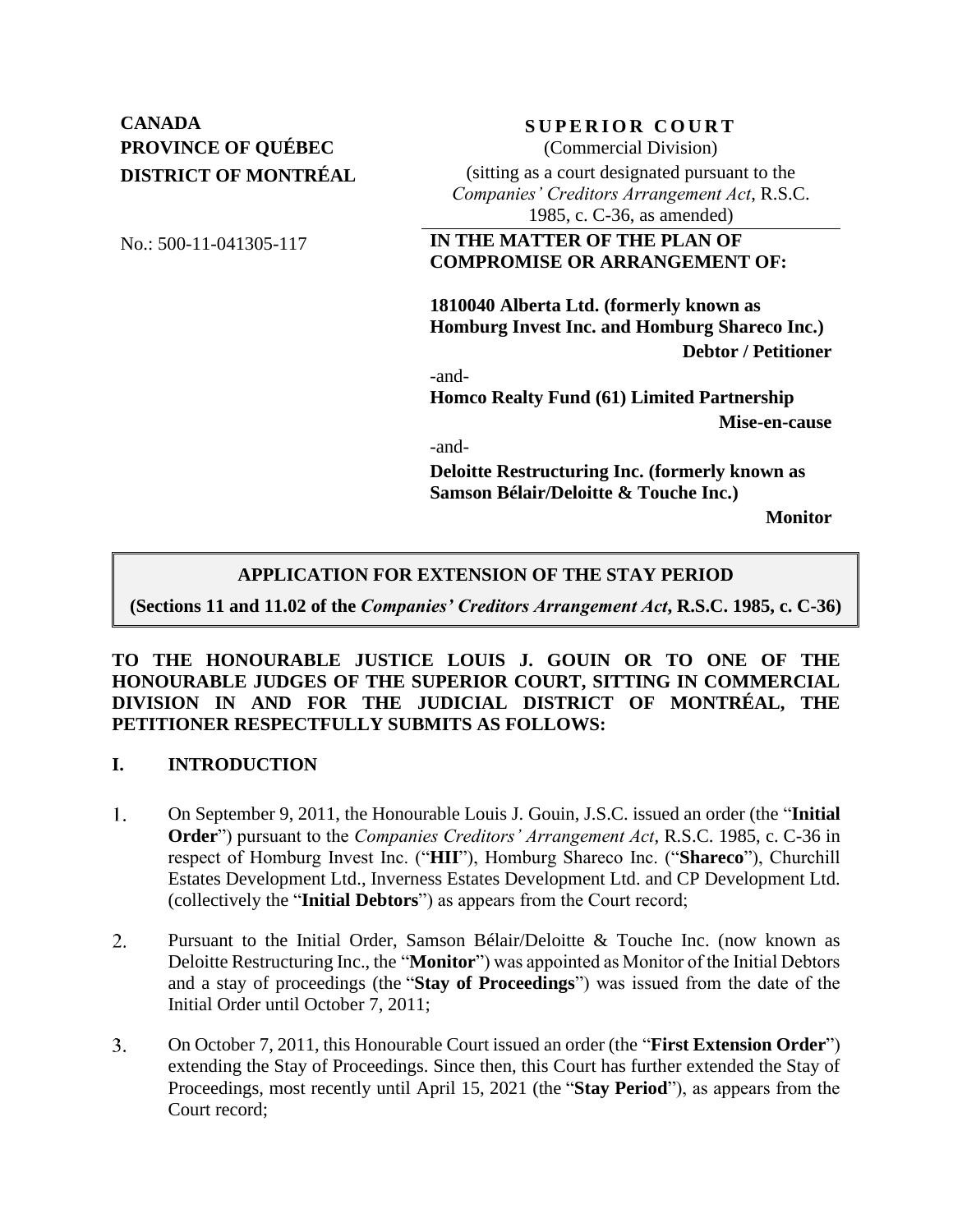- $\overline{4}$ . As appears from the Initial Order and the First Extension Order, the Stay of Proceedings was initially extended in favour of the following limited partnerships: Homco Realty Fund (52) Limited Partnership, Homco Realty Fund (88) Limited Partnership, Homco Realty Fund (89) Limited Partnership, Homco Realty Fund (92) Limited Partnership, Homco Realty Fund (94) Limited Partnership, Homco Realty Fund (105) Limited Partnership, Homco Realty Fund (121) Limited Partnership, Homco Realty Fund (122) Limited Partnership, Homco Realty Fund (142) Limited Partnership and Homco Realty Fund (199) Limited Partnership;
- 5. On May 31, 2012, this Court issued an order amending the Initial Order to add North Calgary Land Ltd. as a Petitioner and Homco Realty Fund (96) Limited Partnership as an Applicant Partnership thereunder. On December 14, 2012, this Court issued a further order amending the Initial Order to add Homco Realty Fund (190) Limited Partnership and Homco Realty Fund (191) Limited Partnership as Applicant Partnerships;
- 6. By Order of the Court made on February 6, 2013, the Initial Order was further amended to add Homco Realty Fund (61) Limited Partnership ("**Homco 61**") as an additional Applicant Partnership and Castello Development Ltd. as a mise-en-cause. On March 14, 2013, the Initial Order was further amended to add Homburg Management (Canada) Inc. as an additional Petitioner. On April 26, 2013, this Court issued a further order amending the Initial Order to add Homco Realty Fund (83) Limited Partnership as an Applicant Partnership;
- $7.$ By subsequent orders of the Court, the Stay of Proceeding was discontinued for certain entities such that only 1810040 Alberta Ltd. (formerly HII and Shareco prior to their amalgamation) and Homco 61 (jointly referred to as the "**HII Group**") remain subject to the Stay Proceedings as of the date hereof;
- 8. In light of recent developments, the HII Group respectfully requests that this Honourable Court extend the Stay Period until July 15, 2021;

### **II. UPCOMING FINAL DISTRIBUTION UNDER THE PLANS OF ARRANGEMENT**

- 9. As appears from the Court record, the Plan of Compromise and Reorganization of HII and Shareco, as amended and restated from time to time (the "**HII/Shareco Plan**") and the restated Plan of Compromise of Homco 61 (collectively the "**Plans**") have been approved and sanctioned by this Honourable Court and implemented. Unless otherwise defined herein, all capitalized terms are as defined in the HII/Shareco Plan;
- 10. Since November 25, 2020, when this Honourable Court issued the last order extending the Stay Period (the "**Last Extension Order**"), the Monitor has not proceeded with any additional distributions to the Affected Creditors nor the Homco 61 Affected Creditors;
- 11. As will appear from the Fifty-Sixth Report of the Monitor to be served and filed on or about the date hereof (the "**Monitor's Fifty-Sixth Report**"), the Monitor intends to proceed with the final distribution under the Plans of all amounts held in the Asset Realization Cash Pool during the extension period sought herein (the "**Final Distribution**"). The Monitor's Fifty-Sixth Report contains detailed information for the Affected Creditors regarding the Final Distribution;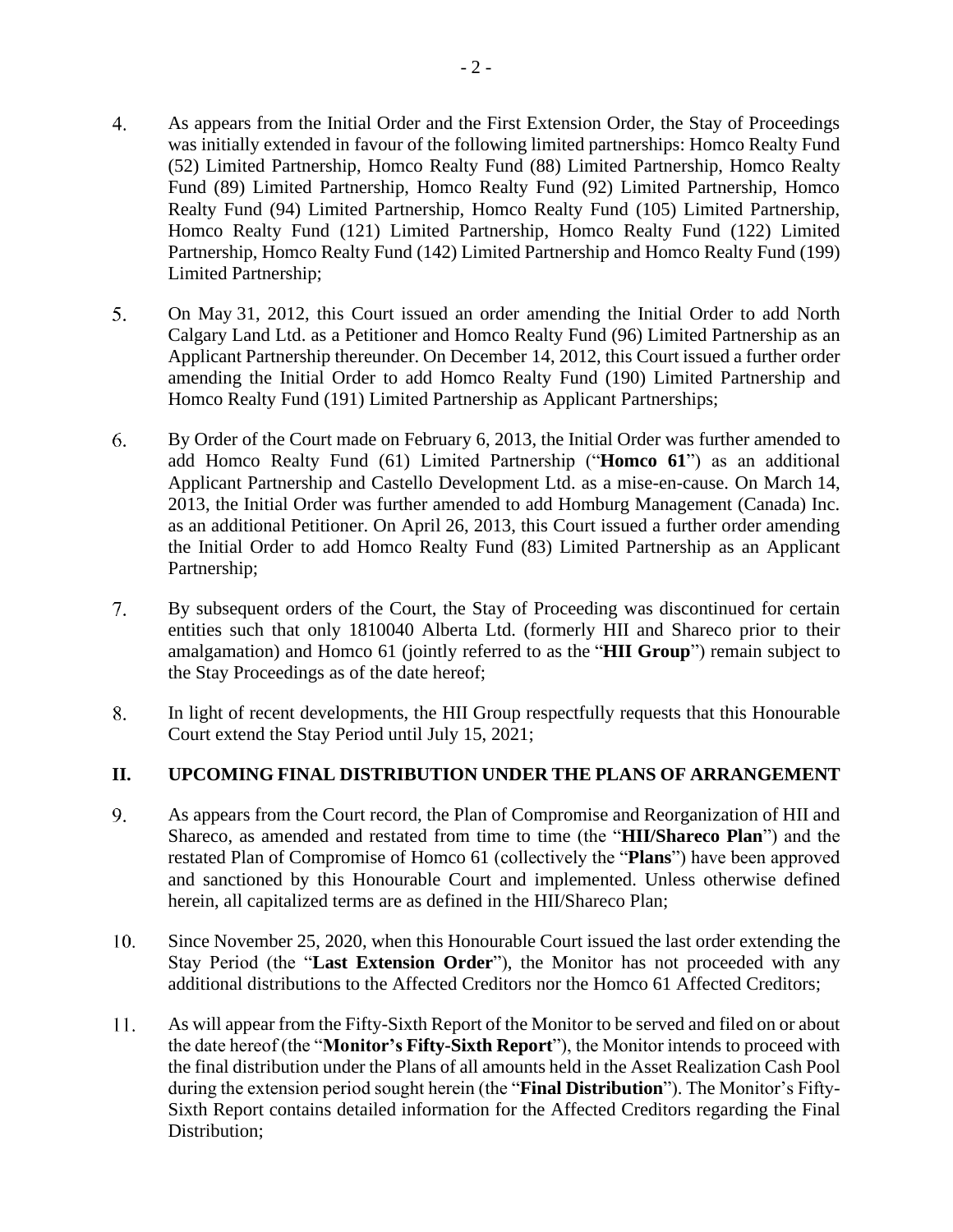### **III. WINDING-UP EFFORTS**

12. Since the Last Extension Order, the HII Group has completed the disposition of its last remaining non-core property and continued to deal with remaining issues relating to the administration of the estates, with a view to finalizing and eventually terminating these CCAA proceedings. Highlights of the most significant activities of the HII Group and the Monitor are provided below;

### **A.** *Completed disposition of the remaining non-core property*

- 13. Since the Last Extension Order, the HII Group continued is efforts to realize on the substantial potential equity in the last remaining European non-core property;
- 14. As previously disclosed to the Court and in light of changes in market conditions, HII determined that the property held by Homco Realty Fund (123) Limited Partnership ("**Homco 123**") in the Netherlands could potentially generate material value for the Affected Creditors under the HII/Shareco Plan;
- $15.$ The HII Group, with the assistance of its real estate broker JLL and in consultation with the Monitor, solicited formal offers for the property starting in December 2019. The process took some time considering the industrial destination of the property and the presence of a long-term tenant, which gave rise to significant technical, financial, insurance and environmental diligence from potential purchasers;
- $16.$ The process was also delayed due to the circumstances surrounding the global COVID-19 pandemic, which impeded site visits and negotiations;
- 17. On or about May 14, 2020, as a result of the extensive solicitation process conducted by the HII Group with the assistance of its real estate broker JLL and in consultation with the Monitor, a prospective purchaser executed a letter of intent for the purchase of the property;
- 18. Since the Last Extension Order, the prospective purchaser completed its due diligence and the parties successfully negotiated the final purchase documentation;
- 19. Consequently, the sale of the Homco 123 property closed on or about December 15, 2020. As appears from the Monitor's Fifty-Sixth Report, the sale generated equity for the Affected Creditors in the approximate amount of 2.9 million Euros (approximately \$4.3 million at the current exchange rate);

### **B.** *Structure wind-up*

- 20. The HII Group continues to address all post-plan implementation matters, including the bankruptcies and dissolution of the various entities included in the HII Group, as appropriate, the whole with the support and assistance of the Monitor and Canadian and Dutch counsel, and with the approval of the Liquidation Advisory Committee, as required under the Plans and the Sanction Orders.
- $21.$ On December 18, 2020, Homco Realty Fund (116) Limited Partnership, Homco Realty Fund (119) Limited Partnership and their respective general partners were assigned in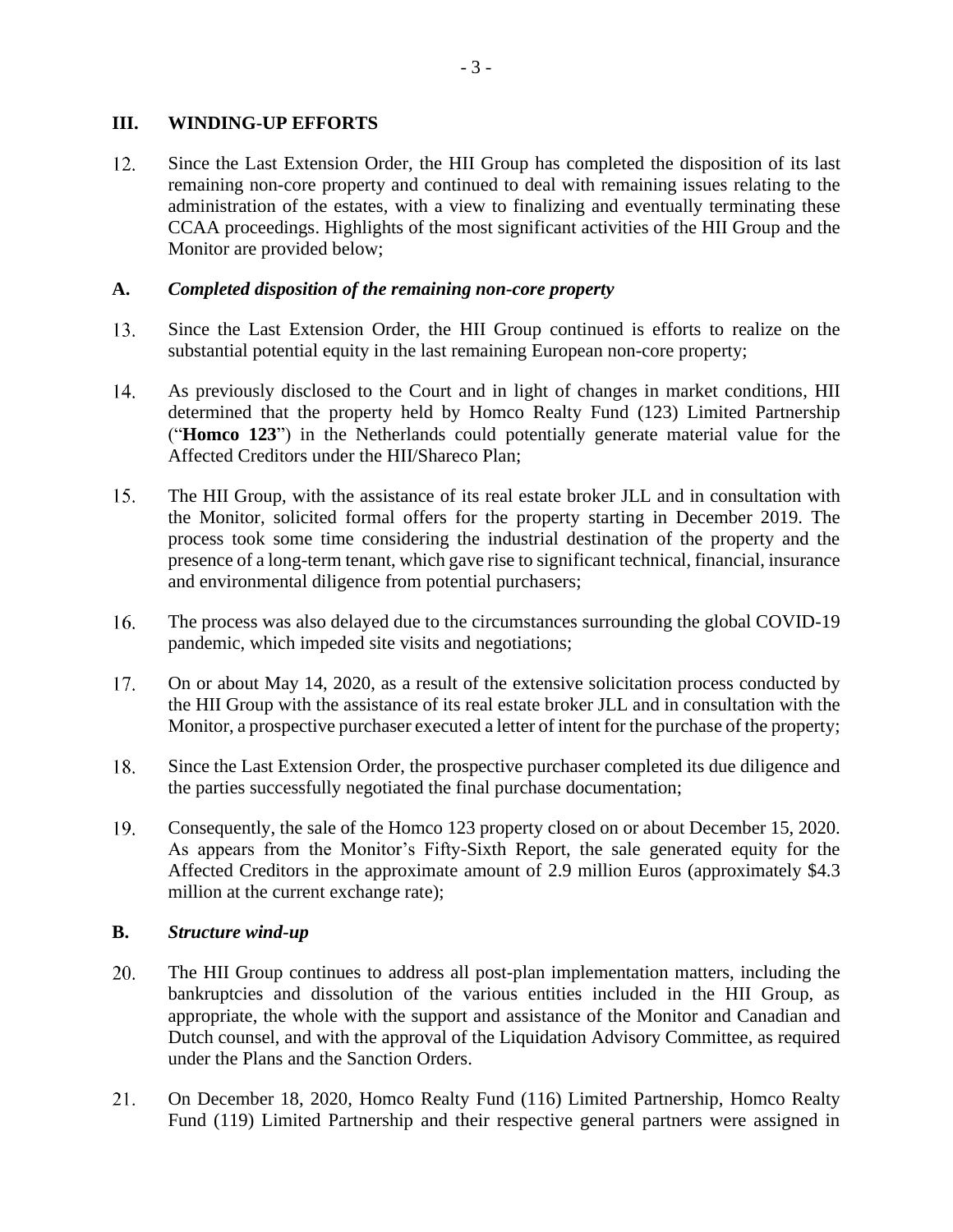bankruptcy. On March 4, 2021, Homco 123 and its general partner were also assigned in bankruptcy. The HII Group is currently considering whether any steps will need to be taken for the remaining Canadian entities. Furthermore, efforts are continuing in Europe in respect of certain dissolutions;

### **IV. CONCLUSION**

- 22. HII is of the view that providing the relief requested herein is appropriate in the present circumstances in order for the HII Group to finalize matters relating to the CCAA proceedings, including to properly wind-down the few remaining entities and cooperate with the Monitor in view of the Final Distribution. Accordingly, HII respectfully requests that this Honourable Court grant the extension of the Stay Period sought in the present Application;
- 23. The present Application is supported by the Monitor as will appear from the Monitor's Fifty-Sixth Report;
- 24. The HII Group has acted, and continues to act, in good faith and with due diligence;
- 25. The present Application is well founded in fact and law.

### **WHEREFORE, MAY IT PLEASE THIS HONOURABLE COURT TO:**

- 1. **GRANT** the present *Application for extension of the stay period*;
- 2. **EXTEND** the Stay Period (as defined in the Initial Order rendered by the Court on September 9, 2011 and as extended from time to time) to and including July 15, 2021;

**THE WHOLE WITHOUT COSTS**, save in the event of contestation.

MONTRÉAL, April 12, 2021.

Osler, Hostin & Harcourt LLA

**OSLER, HOSKIN & HARCOURT LLP** Mtre. Julien Morissette Mtre. Cristina Cosneanu Attorneys for the Debtor and Mise-en-cause 1000 De La Gauchetière Street West Suite 2100 Montréal QC H3B 4W5 Telephone: 514.904.8100 Fax: 514.904.8101 notificationosler@osler.com jmorissette@osler.com ccosneanu@osler.com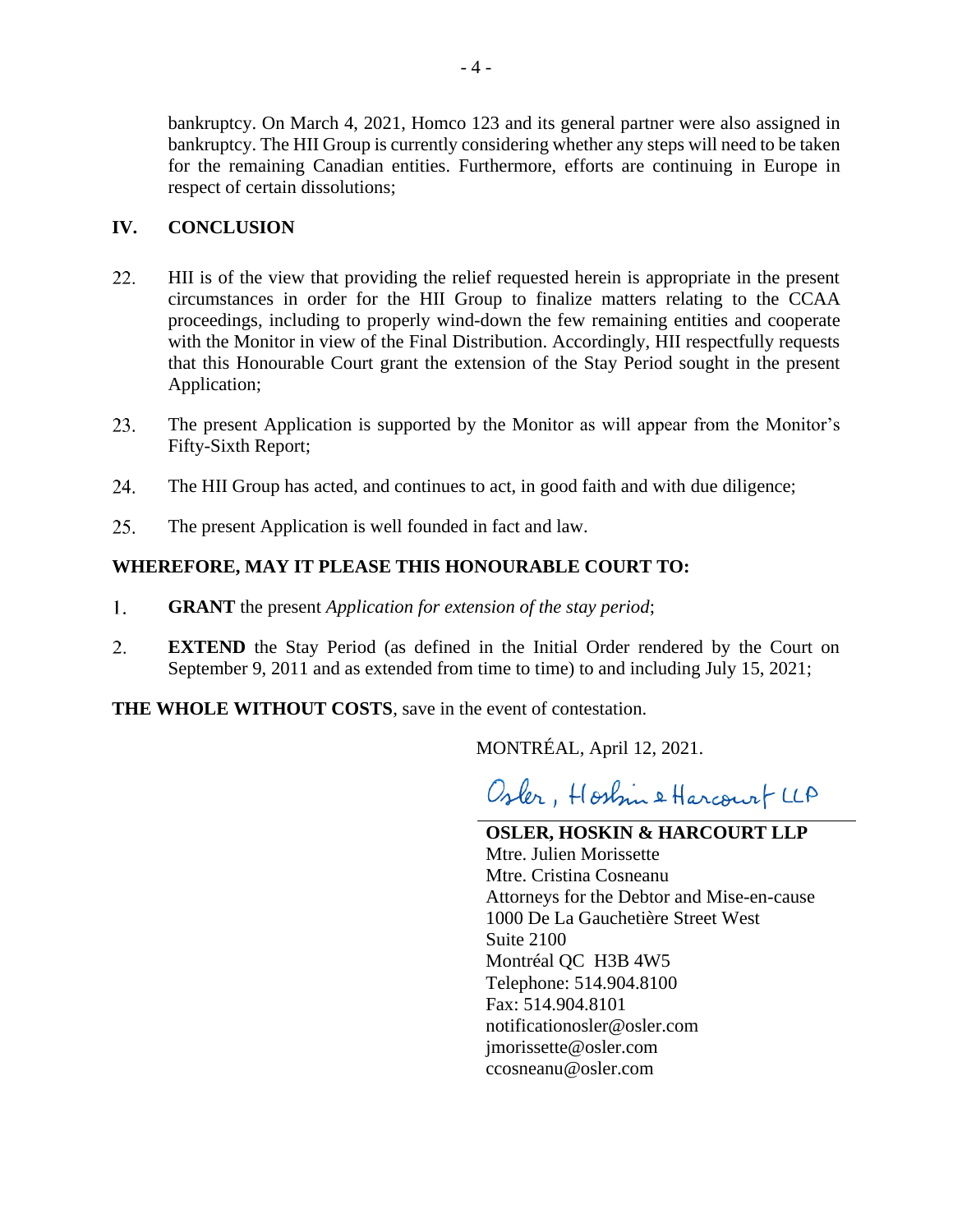### **AFFIDAVIT**

I the undersigned, James F. Miles, domiciled and residing at 29 Coventry Lane, Dartmouth, Nova Scotia, B2V 2K2, solemnly declare the following:

- 1. I am the President of 1810040 Alberta Ltd. and duly authorized representative of the Petitioner for the purpose hereof;
- 2. I have taken cognizance of the attached *Application for extension of the stay period;*
- 3. All of the facts alleged in the said application are true.

AND I HAVE SIGNED:

**James F. Miles** 

SOLEMNLY DECLARED BEFORE ME IN HALIFAX, NOVA SCOTIA ON THE  $\sqrt{d}$ <sup>th</sup> DAY OF APRIL 2021.

Shewhee Baker

**SHERI-LEE BAKER**  A Commissioner of the Supreme Court of Nova Scotia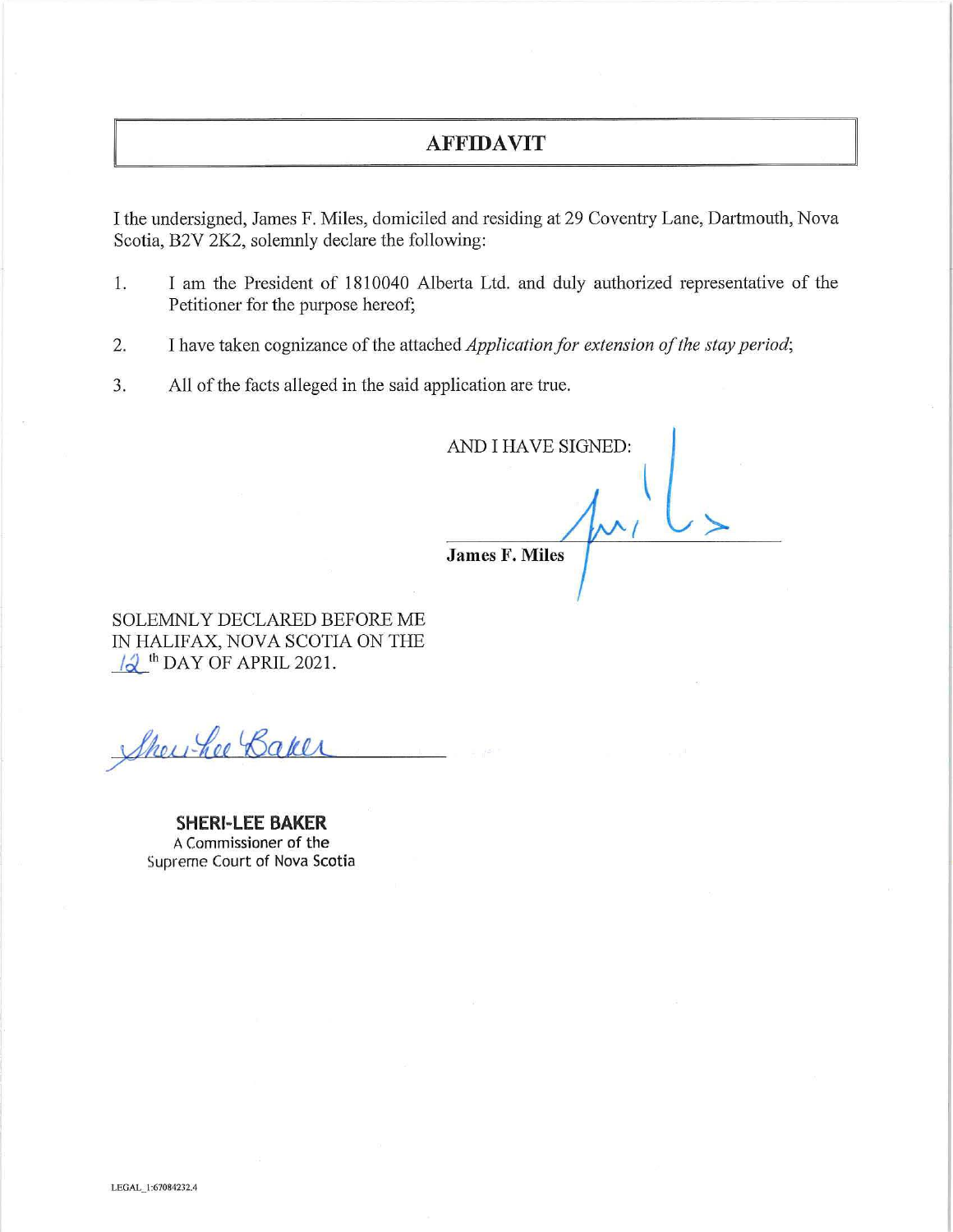### **NOTICE OF PRESENTATION**

### **TO : McCARTHY TÉTRAULT LLP**

1000 De La Gauchetière Street West, Suite 2500 Montréal QC H3B 0A2

**Me Mason Poplaw Me Jocelyn Perreault**

# **Me Alain Tardif**

email : mpoplaw@mccarthy.ca jperreault@mccarthy.ca atardif@mccarthy.ca

#### **TO : BENNETT JONES LLP**

4500 Bankers Hall East 855 2nd Street West Calgary AB T2P 4K7

**Me Kenneth T. Lenz** email : lenzk@bennettjones.com

#### **TO : BENNETT JONES LLP**

4500 Bankers Hall East 855 2nd Street West Calgary AB T2P 4K7 **Me Chris Simard** email : simardc@bennettjones.com

#### **TO : LANGLOIS KRONSTRÖM DESJARDINS LLP**

1002 Sherbrooke Street West, 28th Floor Montréal QC H3A 3L6 **Me Gerry Apostolatos Me Dimitri Maniatis**

**Me Stefan Chripounoff**

email : gerry.apostolatos@lkd.ca dimitri.maniatis@lkd.ca stefan.chripounoff@lkd.ca **Attorneys for Penn West**

**Attorneys for Statoil Canada Limited**

**Attorneys for Statoil Canada Limited**

**Attorneys for the Monitor**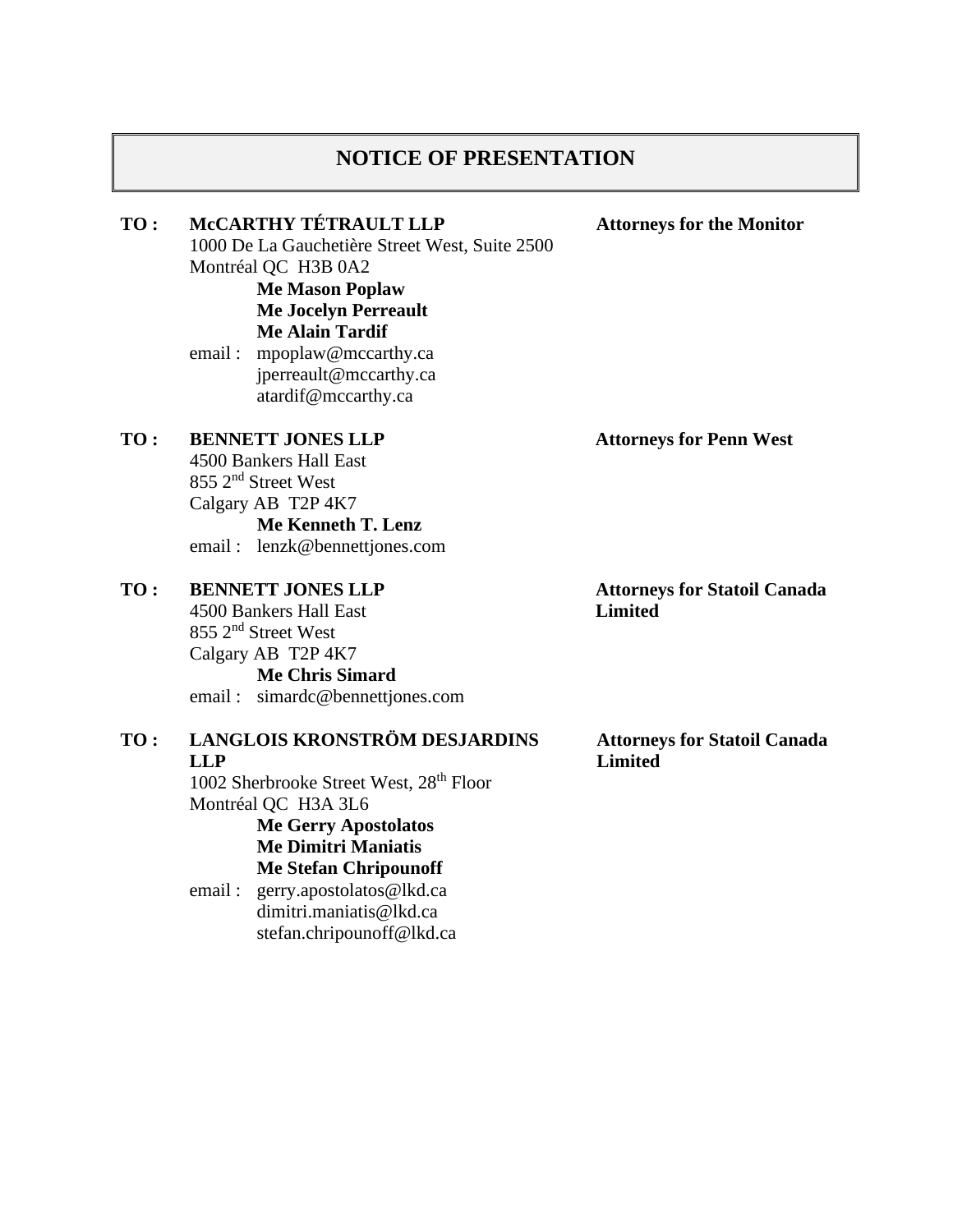**TO : HOMBURG CANADA INC.** 600-1741 Brunswick Street Halifax NS B3J 3X8 **Me Michael J. O'Hara General Counsel** email: mohara@homburg.com

### **TO : ARCAN RESOURCES LTD.** Suite  $2200, 500 - 4$ <sup>th</sup> Avenue S.W.

Calgary, Alberta T2P 2V6 **Mr. Graeme Ryder, Vice-President, Finance and CFO** email : gryder@arcanres.com

### **TO : BORDEN LADNER GERVAIS LLP**

1000 De La Gauchetière Street West, Suite 900 Montréal QC H3B 5H4

## **Me Matti Lemmens Me Mathieu Lévesque**

email : mlemmens@blg.com malevesque@blg.com

**TO : FIELD LAW**

 $400 - 604$  1<sup>St</sup> SW Calgary AB T2P 1M7

**Attorneys for BOS Solutions Ltd., Canadian Tabular Services Inc., Premier Petroleum Corp, Moe Hannah McNeill LLP**

**Attorneys for Keywest Projects Ltd., MHI Fund Management Inc., STP Group Canada Ltd. (formely Neotechnology Consultants Ltd.), Logan Completion Systems Inc., CE Franklin Ltd.**

### **Me Douglas S. Nishimura**

email : dnishimura@fieldlaw.com

# **TO : DAVIES WARD PHILLIPS & VINEBERG LLP**

1501 McGill College Avenue,  $26<sup>th</sup>$  floor Montréal QC H3A 3N9 **Me Denis Ferland**

### **Me Christian Lachance**

email : dferland@dwpv.com clachance@dwpv.com **Attorneys for HSBC Bank Canada**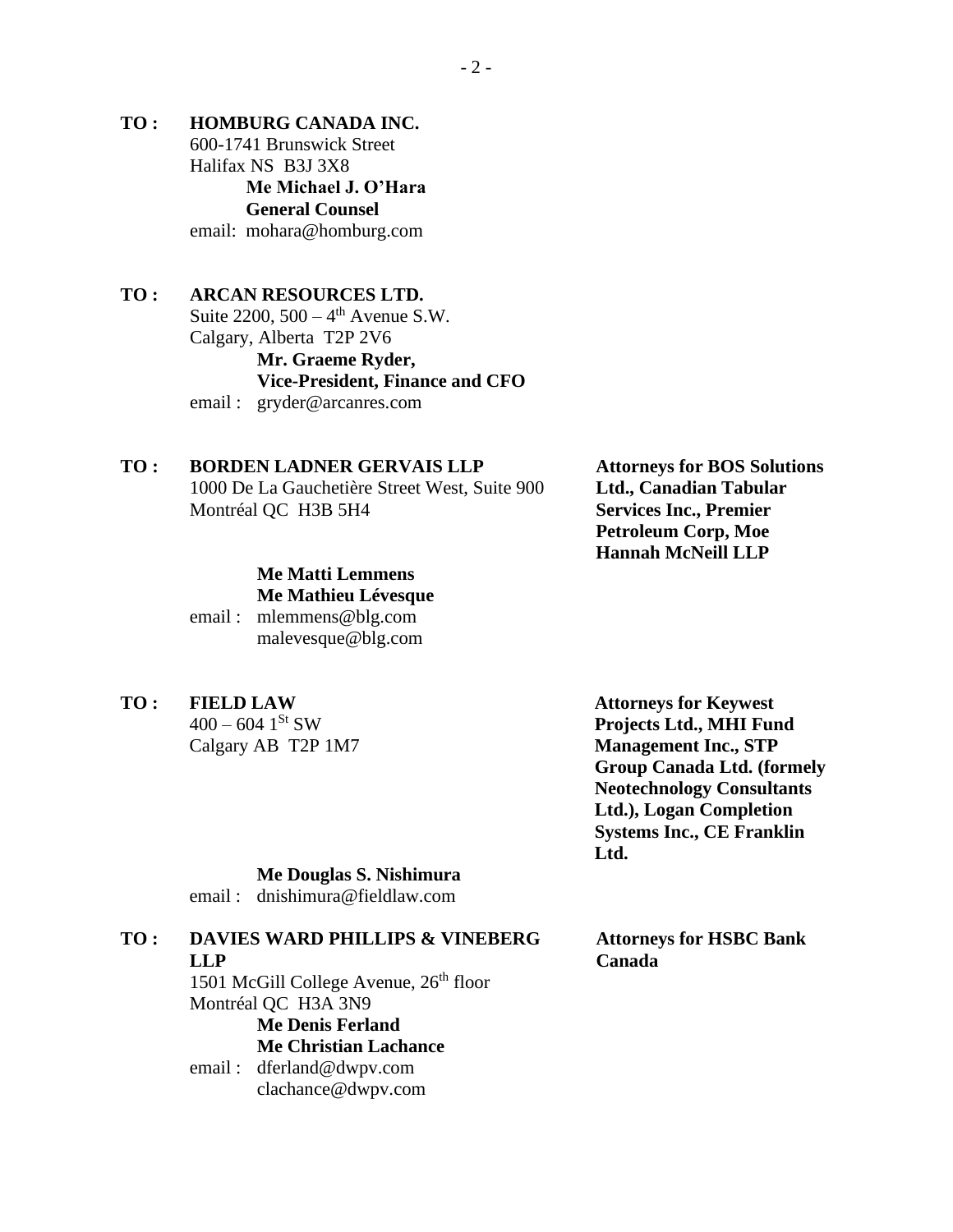# **LLP** 1501 McGill College Avenue,  $26<sup>th</sup>$  floor Montréal QC H3A 3N9 **Me Louis-Martin O'Neill** email : lmoneill@dwpv.com **TO : DICKINSON WRIGHT LLP** 222 Bay St., 18th Floor, PO Box 124 Toronto ON M5K 1H1 **Me David P. Preger** email : dpreger@dickinsonwright.com **TO: DE GRANPRÉ JOLI-CŒUR LLP**

**TO : DAVIES WARD PHILLIPS & VINEBERG** 

# 2000 McGill College Avenue, Suite 1600 Montréal QC H3A 3H3 **Me Anne Lefebvre** email: a.lefebvre@djclegal.com

### **TO : FASKEN MARTINEAU DUMOULIN LLP** Tour de la Bourse 800 Place Victoria, PO Box 242, Suite 3700 Montréal QC H4Z 1E9

### **Attorneys for Romspen Investment Corporation**

joint appearance with De Granpré

### **Attorneys for Romspen Investment Corporation**

joint appearance with Dickinson Wright

**Attorneys for Canmarc REIT (formerlyHomburg Canada REIT), Homburg Canada REIT Limited Partnership and Homburg Canada REIT GP Inc. and, in their capacity a trustees of Canmarc REIT (formerly Homburg Canada REIT), Karen A. Prentice, Frank W. Matheson, James F. Miles, Wayne Heuff, John Levitt and Gérard A. Limoges**

### **Me Luc Morin Me Robert Paré Me Edmond Lamek Me Alain Riendeau**

email : lmorin@fasken.com rpare@fasken.com elamek@fasken.com ariendeau@fasken.com

### **Attorneys for Cominar REIT**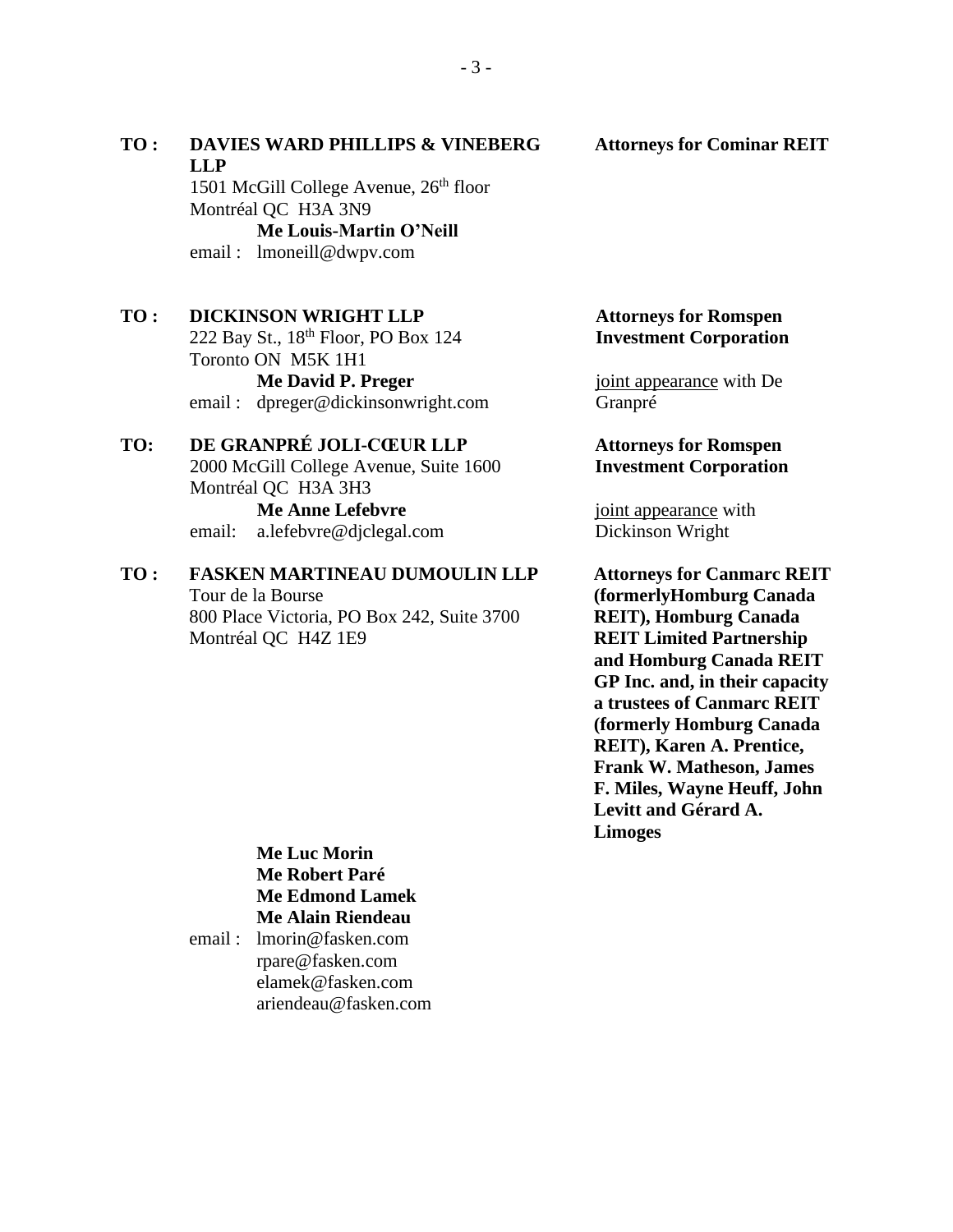### **TO : FISHMAN FLANZ MELAND PAQUIN LLP** 1250 René-Lévesque Boulevard West, Suite 4100 Montréal QC H3B 4W8 **Me Mark E. Meland**

email : mmeland@ffmp.ca

# **TO : FISHMAN FLANZ MELAND PAQUIN LLP**

1250 René-Lévesque Boulevard West, Suite 4100 Montréal QC H3B 4W8

**Me Ronald M. Auclair** email : rauclair@ffmp.ca

# **TO : STIKEMAN ELLIOTT**

1155 René-Lévesque Boulevard West Montréal QC H3B 3V2

> **Me Guy P. Martel Me Joseph Reynaud Me Warren Katz Me Charles Nadeau Me Claire Zikovsky Me Danny Duy Vu Me Nathalie Nouvet**

email : gmartel@stikeman.com jreynaud@stikeman.com wkatz@stikeman.com cnadeau@stikeman.com czikovsky@stikeman.com ddvu@stikeman.com nnouvet@stikeman.com

# **TO : DENTONS CANADA LLP**

1 Place Ville Marie, Suite 3900 Montréal QC H3B 4M7

### **Me Louis Dumont Me Martin Poulin**

email : louis.dumont@dentons.com martin.poulin@dentons.com

- **TO : HEENAN BLAIKIE LLP**  $215 - 9$ <sup>th</sup> Avenue S.W., Suite 1900 Calgary AB T2P 1K3 **Me Caireen E. Hanert**
	- email : chanert@heenan.ca

**Attorneys for Tucker Wireline Services Canada Inc.**

**Attorneys for Stichting Homburg Bonds**

**Attorneys for Surge Energy Inc.**

**Attorneys for Cadillac Fairview Corporation Limited**

**Attorneys for Stichting Homburg Capital Securities**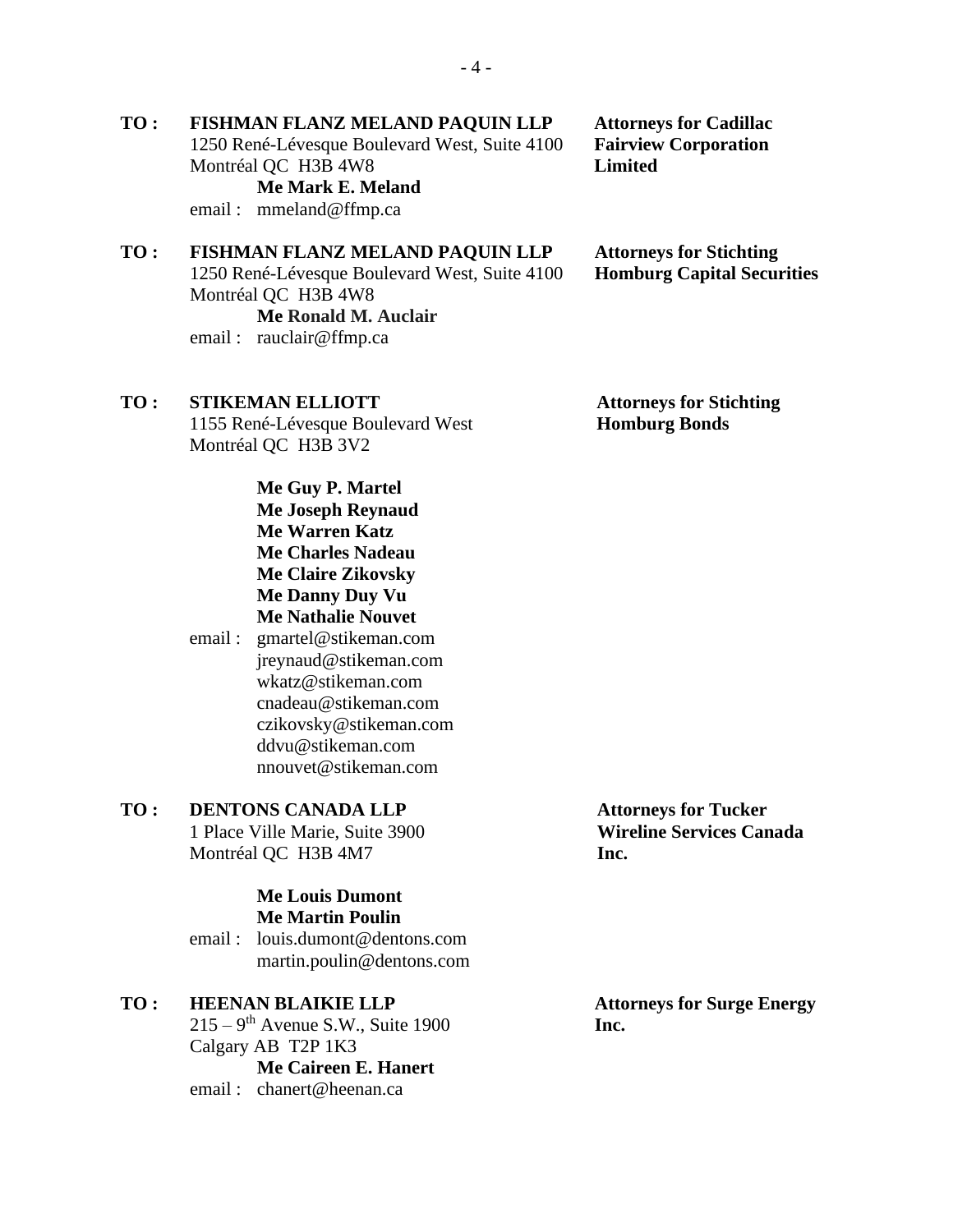### TO : **NORTON ROSE CANADA LLP**

3700 Canterra Tower,  $400 - 3<sup>rd</sup>$  Avenue S.W. Calgary AB T2P 4H2 **Me Judson Virtue**

email : jud.virtue@nortonrose.com

### **TO : CATALYST CAPITAL GROUP INC.**

Royal Trust Tower 77 King Street West, Suite 4320 POBox 212 Toronto ON M5K 1J3

#### **Gabriel de Alba Zach Michaud**

email: gdealba@catcapital.com zmichaud@catcapital.com

### **TO : McMILLAN LLP**

Brookfield Place 181 Bay Street, Suite 4400 Toronto ON M5J 2T3

### **Me Andrew J.F. Kent Me Stephen Eddy**

email : andrew.kent@mcmillan.ca stephen.eddy@mcmillan.ca

### **TO : McMILLAN LLP**

1000 Sherbrooke Street West, Suite 2700 Montréal QC H3A 3G4

# **Attorneys for Catalyst Capital Group Inc.**

### **Me Nicholas Scheib Me Marc-André Morin Me Rachel April Giguère**

email : nicholas.scheib@mcmillan.ca marc-andre.morin@mcmillan.ca rachel.aprilgiguere@mcmillan.ca **Attorneys for Catalyst Capital Group Inc.**

**Attorneys for bcIMC Realty Corporation**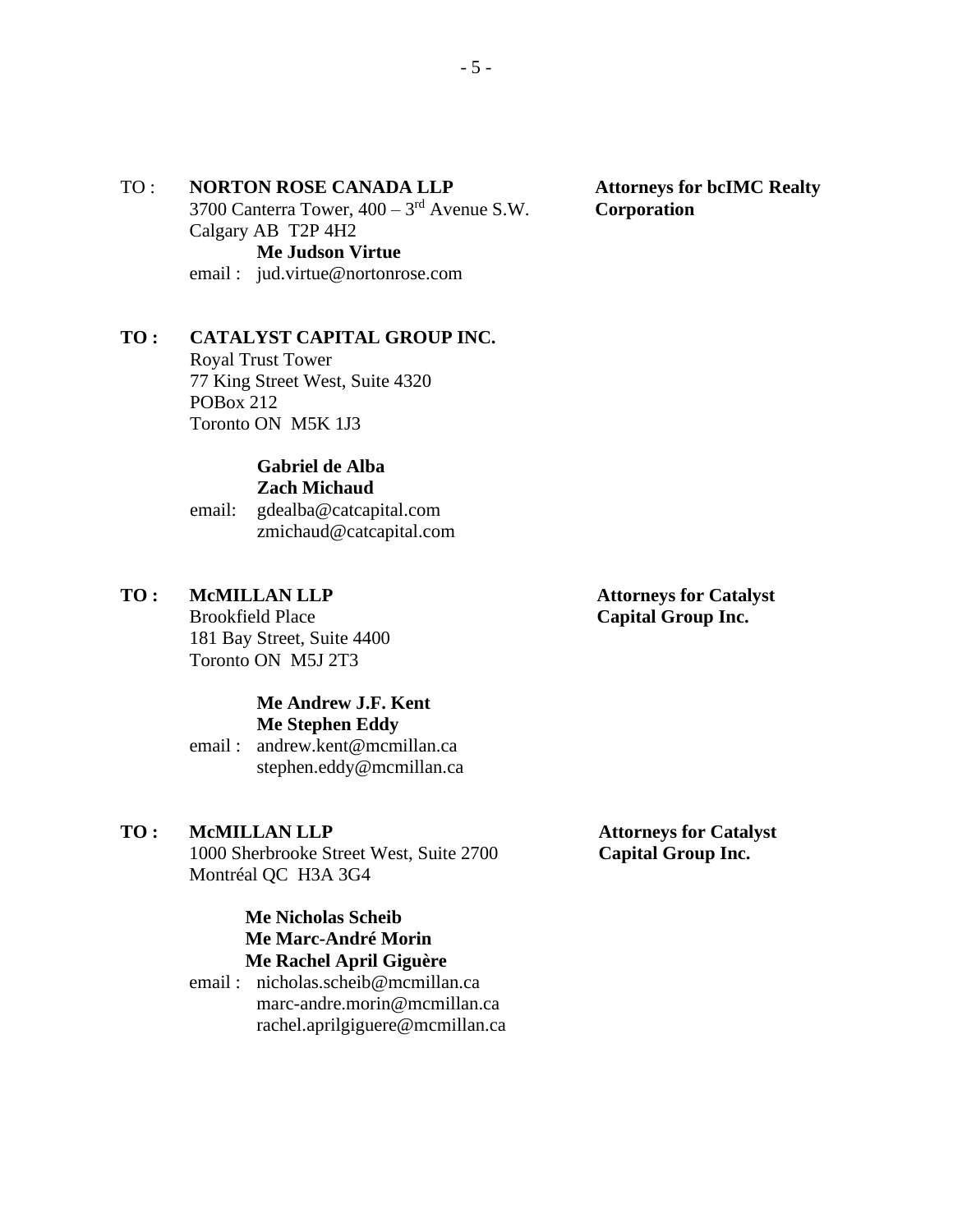TO : **McMILLAN LLP** 1000 Sherbrooke Street West, Suite 2700 Montréal QC H3A 3G4 **Me Éric Vallières Me J.R. Beaudrie** email : eric.vallieres@mcmillan.ca

gerald.beaudrie@mcmillan.ca

**TO : NORTON ROSE CANADA LLP**  1 Place Ville Marie, Suite 2500 Montréal QC H3B 1R1

**Attorneys for DEGI Homburg Harris Limited Partnership**

**Attorneys for Taberna Europe CDO I PLC, Taberna Europe CDO II PLC, Taberna Preferred Funding VIII, Ltd and Taberna Preferred Funding VI, Ltd.**

#### **Me Sylvain Rigaud Me Arnold Cohen**

email : sylvain.rigaud@nortonrose.com arnold.cohen@nortonrose.com

### **TO : WALSH WILKINS CREIGHTON LLP**

2800 – 801 6th Avenue S.W. Calgary, Alberta T2P 4A3

### **Me Gary Befus**

email : gbefus@walshlaw.ca

### **TO : STONES CARBERT WAITE WELLS LLP** 2000 Encor Place  $645 - 7$ th Avenue S.W.

Calgary AB T2P 4G8

**Me Kelly Patrick Colborne** email : colborne@scwlawyers.com

# **TO : KUGLER KANDESTIN LLP**

1 Place Ville Marie, Suite 2101 Montréal QC H3B 2C6

**Me Gordon Levine** email : glevine@kugler-kandestin.com

### **TO : WELLS FARGO BANK, N.A. Wells Fargo Bank N.A.**

**Attorneys for Lafarge Canada Inc.**

**Attorneys for NORR Architects Planners**

**Attorneys for Avison Young Real Estate Alberta Inc.**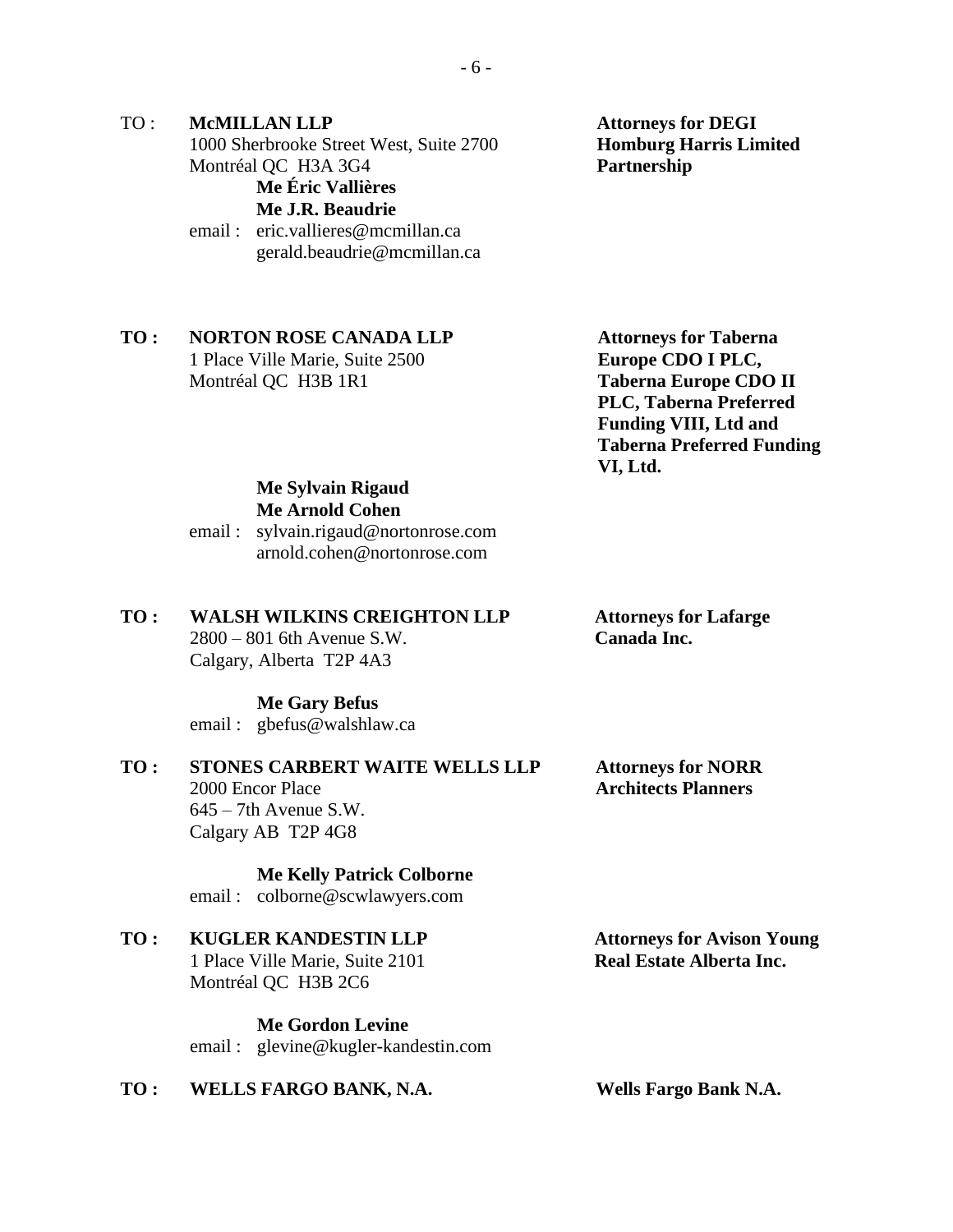**Corporate Trust Services** 9062 Old Annapolis Road MAC: N2702-011 Columbia, Maryland 21045 **William Fay Default & Restructuring Account Manager**

email : bill.fay@wellsfargo.com

### **TO : NOVA SCOTIA SECURITIES COMMISSION**

CIBC Building 1809 Barrington Street, Suite 501 Halifax NS B3J 3K8 **Me Stephanie Atkinson Enforcement Counsel**

email : atkinssj@gov.ns.ca

### **TO : DEPARTMENT OF JUSTICE CANADA**

Duke Tower 5251 Duke Street, Suite 1400 Halifax NS B3J 1P3 **Me Caitlin Ward** email : caitlin.ward@justice.gc.ca

#### **TO : CENTRON CONSTRUCTION CORP.**

8826 Blackfoot Trail S.E., Suite 104 Calgary AB T2J 3J1

#### **Mr. Don Avant Chief Financial Officer**

email : davant@centrongroup.com

**Nova Scotia Securities Commission**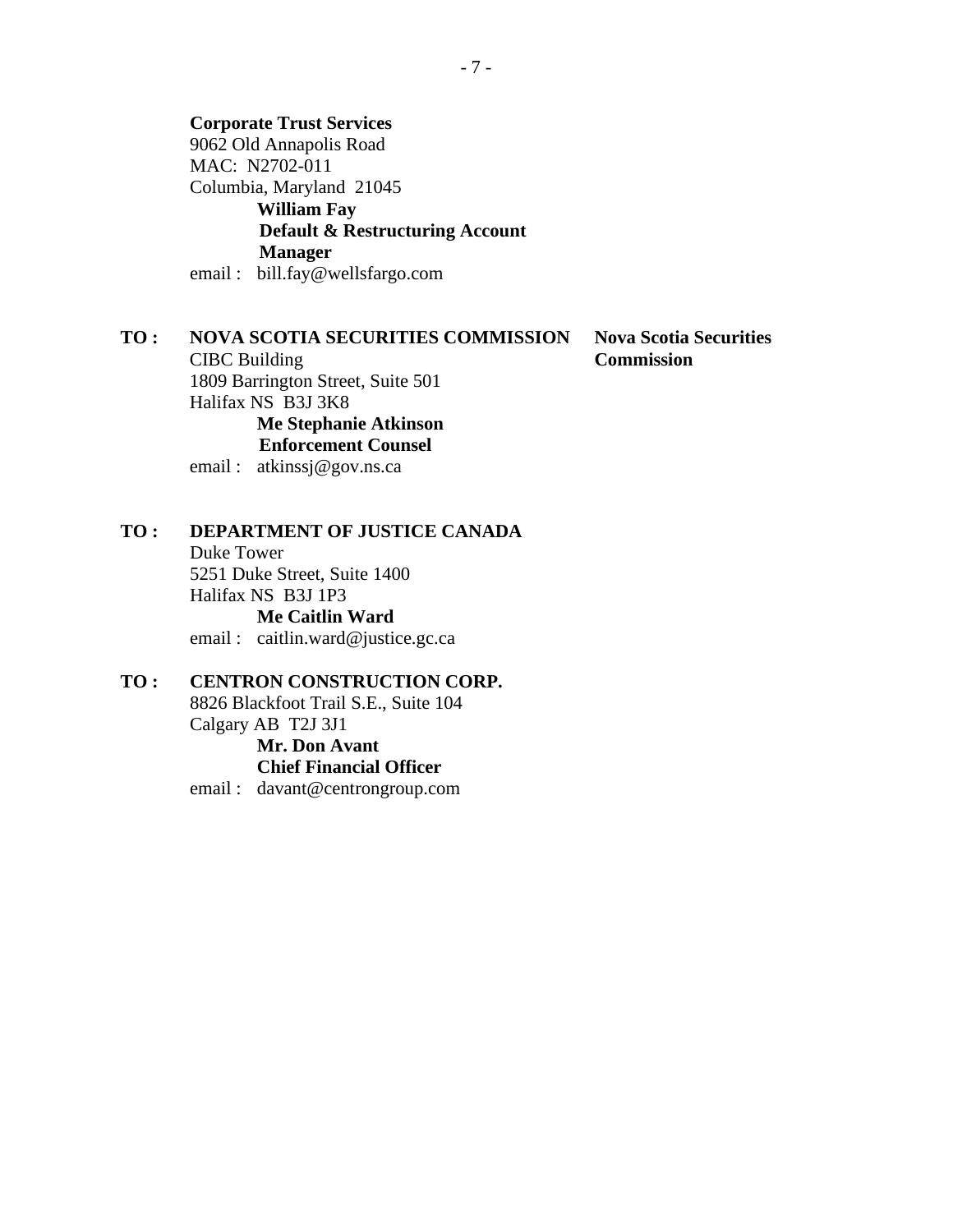**TO : DLA PIPER (CANADA) LLP** 1501 McGill College Avenue, Suite 1400 Montréal QC H3A 3M8 **Attorneys for Valbonne Real Estate B.V. Me Jean-Yves Fortin Me Annie-Claude Beauchemin** email : jeanyves.fortin@dlapiper.com annieclaude.beauchemin@dlapiper.com **TO : RENNO VATHILAKIS INC.** 1621 Sherbrooke Street West Montréal QC H3H 1E2 **Attorneys for Lafarge Canada Inc. and Kai Construction Corp. Me Karim Renno** email : krenno@renvath.com **TO : BLAKE, CASSELS & GRAYDON LLP** 199 Bay Street Suite 4000 Toronto ON M5L 1A9 **Attorneys for FGH Bank N.V.**

**TAKE NOTICE** that the *Application for extension of the stay period* will be presented for hearing and allowance in the Superior Court (Commercial Division), at the Montréal Courthouse, in virtual room 16.01 on **April 15, 2021**, at **9:00 a.m**.

**TAKE NOTICE** that any party wishing to contest the *Application for extension of the stay period* must so inform the undersigned attorneys no later than **April 14, 2021**, at **1:00 p.m.** and, by that date and time, provide the undersigned attorneys a written summary of the grounds of contestation. If no notice of contestation is received by that date and time, the Court may proceed in writing only.

### **HOW TO CONNECT TO THE VIRTUAL ROOM**

**Me Steven J. Weisz** email : steven.weisz@blakes.com

The coordinates for you to join the virtual room 16.01 are as follows:

**By Teams:** by clicking on the link available for room 16.01 at:

[https://coursuperieureduquebec.ca/fileadmin/cour](https://coursuperieureduquebec.ca/fileadmin/cour-superieure/Audiences_virtuelles/Montreal_Codes_Teams_CS_Chambres_commerciale__civile_et_de_la_famille.pdf)superieure/Audiences\_virtuelles/Montreal\_Codes\_Teams\_CS\_Chambres\_commerciale [civile\\_et\\_de\\_la\\_famille.pdf](https://coursuperieureduquebec.ca/fileadmin/cour-superieure/Audiences_virtuelles/Montreal_Codes_Teams_CS_Chambres_commerciale__civile_et_de_la_famille.pdf)

You must fill in your name and click on «Join now» (« *Rejoindre maintenant* »). To facilitate the process, we invite you to fill in your name as follows:

Lawyers: Me First name, Last name (Name of the party you represent)

Trustees: First name, Last name (Trustee)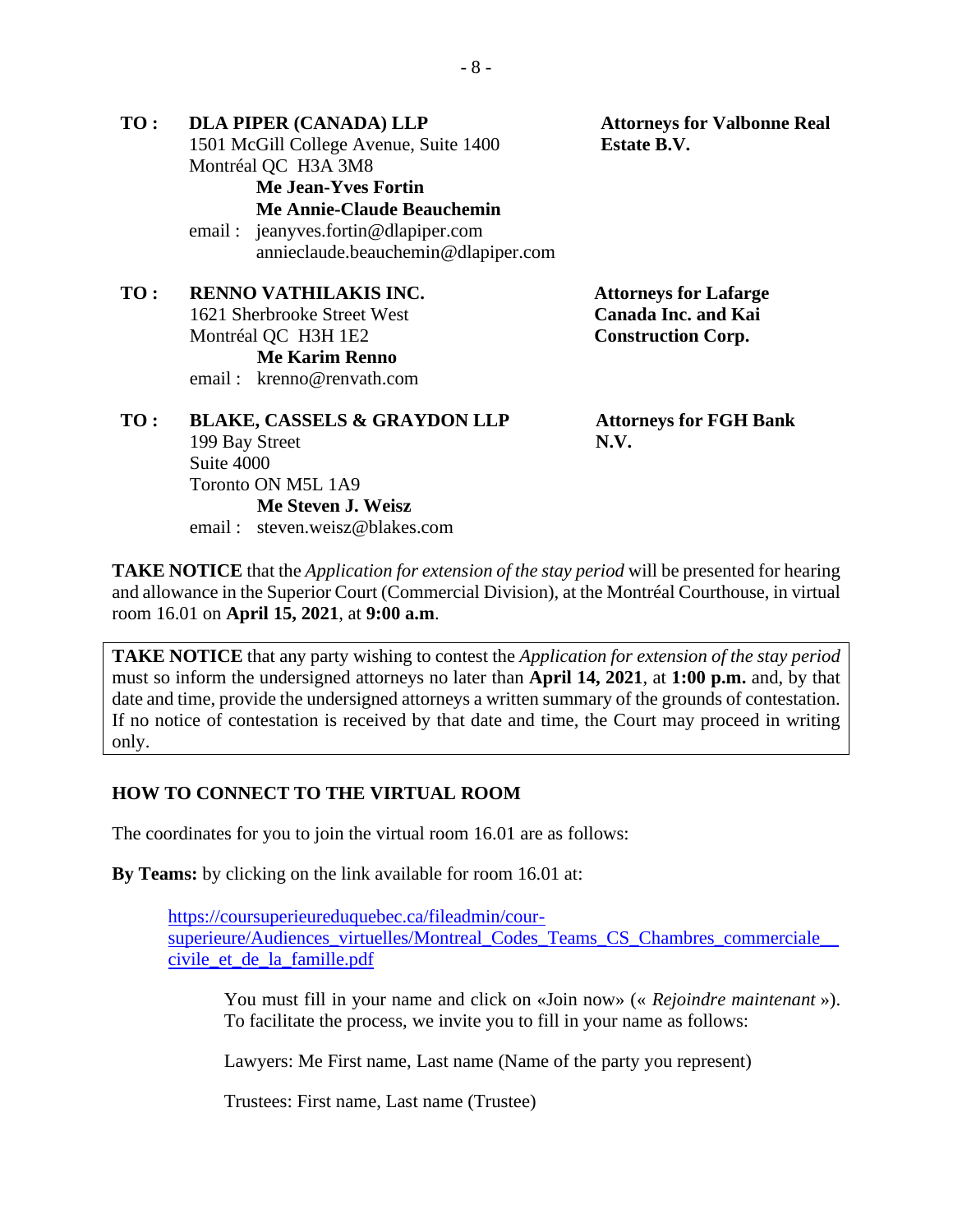Superintendent: First name, Last name (Superintendent)

Parties not represented by a lawyer: First name, Last name (specify: Plaintiff, Defendant, Petitioner, Respondent, Creditor, Opponent or Other)

For individuals attending a public hearing: the mention can be limited to: (public)

### **By telephone:**

Canada, Québec (Charges may apply): +1 581-319-2194

Canada (Toll-free number): 1-833-450-1741

Conference ID: 374 552 698#

**By VTC videoconference:** [teams@teams.justice.gouv.qc.ca](mailto:teams@teams.justice.gouv.qc.ca) (Videoconference ID: 1191960764)

**In person:** To attend the hearing in person, you must seek and obtain prior permission of the Honourable Justice Gouin. The Montréal Courthouse is located at 1 Notre Dame Street East, Montréal, Québec, H2Y 1B6.

### **OBLIGATIONS**

### Cooperation

**TAKE NOTICE** that the parties are duty-bound to cooperate and, in particular, to keep one another informed at all times of the facts and particulars conducive to a fair debate and make sure that relevant evidence is preserved (s. 20, *Code of Civil Procedure*).

### Dispute prevention and resolution processes

**TAKE NOTICE** that the parties must consider private prevention and resolution processes before referring their dispute to the courts, which are namely negotiation, mediation or arbitration, for which the parties call on a third party (*Code of Civil Procedure*, art. 2).

### **DO GOVERN YOURSELF ACCORDINGLY**

MONTRÉAL, April 12, 2021.

Osler, Hostin & Harcourt LLA

**OSLER, HOSKIN & HARCOURT LLP** Attorneys for the Debtor and Mise-en-cause